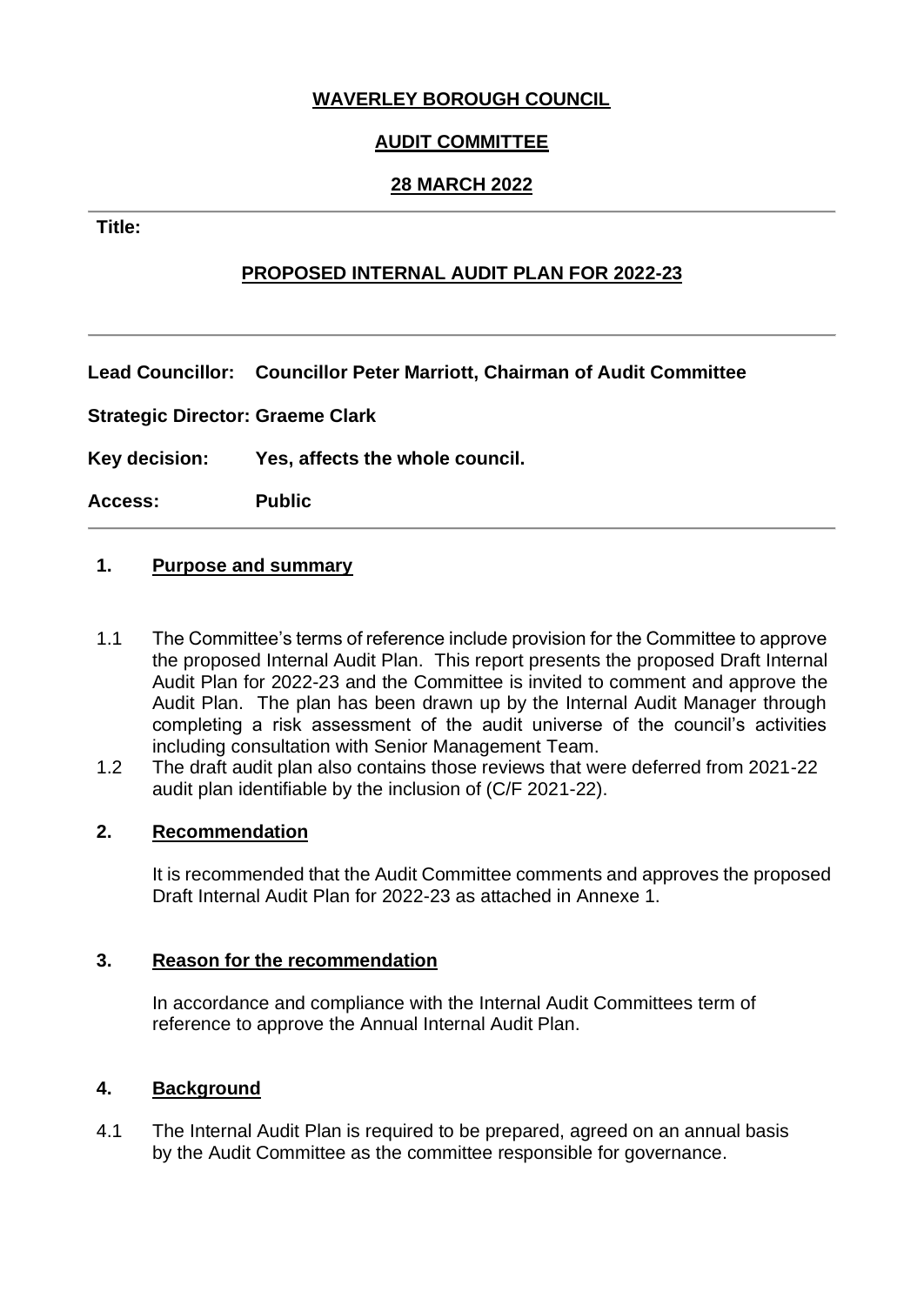## **5. Relationship to the Corporate Strategy**

5.1 A financially sound Waverley, with infrastructure and services fit for the future.

### **6. Implications of decision**

### **6.1 Resource (Finance, procurement, staffing, IT)**

The provision of the Audit Plan will be delivered utilising the budget as approved by the Council in February 2022 of £172,500, plus the carry forward of the 2021- 22 budget to cover the deferred reviews.

#### **6.2 Risk management**

In the compilation of the Internal Audit Plan a risk assessment was completed by assessing the contents of the Risk Register and of our audit universe. The contents of this Annexe1 provides the areas for review that management require assurance that systems and controls are operating as intended.

### **6.3 Legal**

There are no direct legal implications, although good governance is strengthened by attending to the matters raise in audit actions.

#### **6.4 Equality, diversity and inclusion**

There are no direct equality, diversity or inclusion implications in this report. Equality impact assessments are carried out when necessary, across the council to ensure service delivery meets the requirements of the Public Sector Equality Duty under the Equality Act 2010.

#### **6.5 Climate emergency declaration**

There are no direct implications in the report.

## **7. Consultation and engagement**

7.1 Consultation with Senior Management Team Chair and Vice Chair of Audit Committee.

## **8. Other options considered**

8.1 None

### **9. Governance journey**

9.1 Minutes of the meeting will be provided Council.